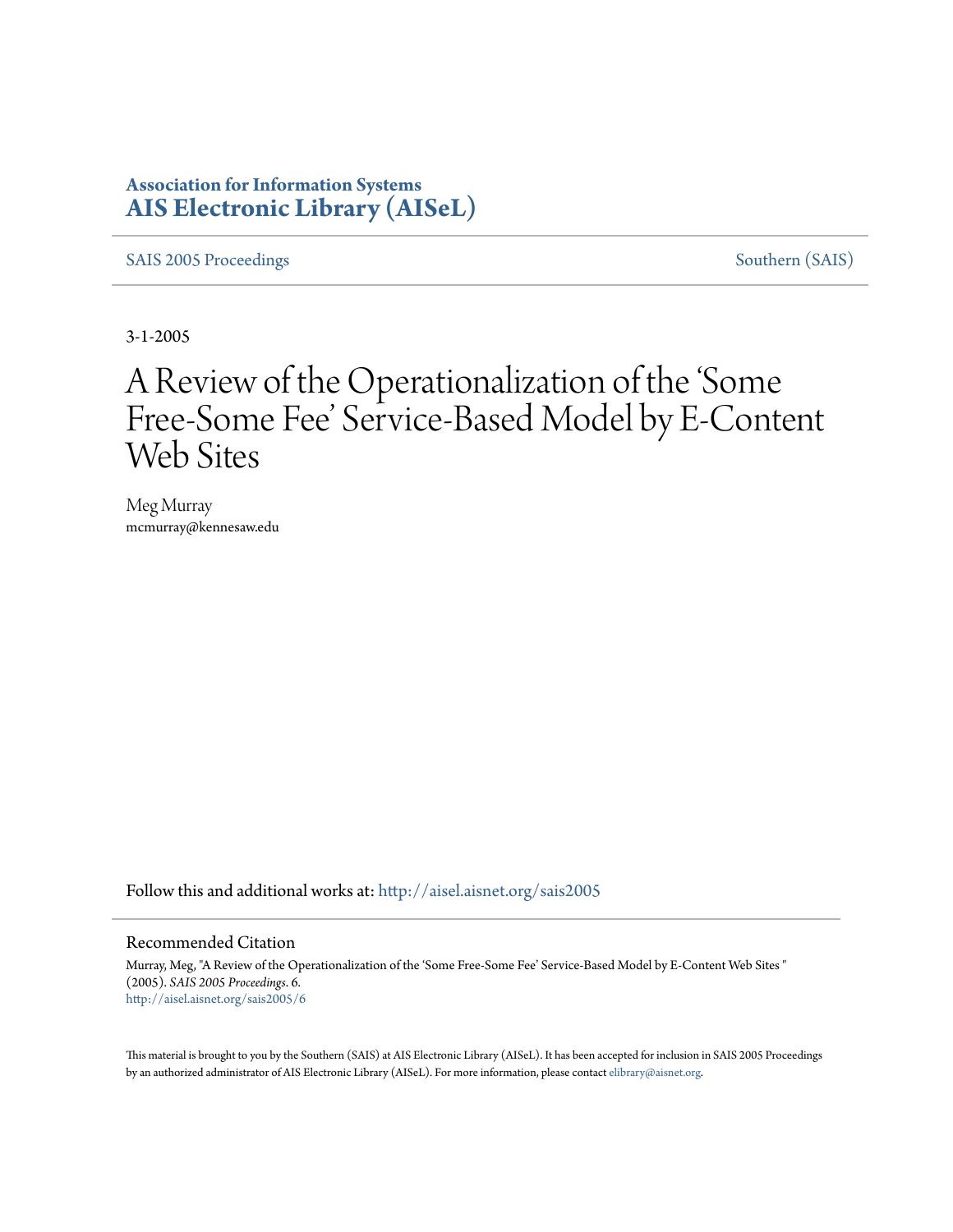# **A REVIEW OF THE OPERATIONALIZATION OF THE 'SOME FREE-SOME FEE' SERVICE-BASED MODEL BY E-CONTENT WEB SITES**

**Meg Murray Kennesaw State University**  mcmurray@kennesaw.edu

### **Abstract**

*The Internet is a proven medium for information sharing and content dissemination and e-content sites flourished with the introduction of the World Wide Web. Initially these sites relied on Internet advertising as a means towards profitability but that proved to be short-sighted. In order for most e-content sites to be successful today, they must re-examine, modify and re-adjust their online business practices. One way to do this is to adopt a 'some free-some fee' services based model. In this model, content remains free but is enhanced with a collection of services to which fees are assessed. A review of e-content Web sites utilizing this model was undertaken and findings suggest variation in the types of services provided and the pricing structures employed.* 

## **Introduction**

The Internet is a proven medium for information sharing and content dissemination and e-content sites flourished with the introduction of the World Wide Web. As the Internet moved into the world of commerce, many e-contents sites sought ways to place a monetary value on their offerings and many developed revenue generation strategies that relied heavily on Internet advertising as their major source of revenue. Even sites who did employ a subscription-based model abandoned this approach as the amount of Web-based free content continued to increase and the early returns from Web advertising were good. However, even while the total dollars spent on Internet advertising is rising, advertising revenues recognized by an individual site are declining. No longer can an e-content site rely on the traditional banner ad medium to provide the revenue needed to cover costs. At the opposite end of the spectrum is the implementation of a subscription or pay-for-service model that essentially eliminates access to all free content. This model has not proven to be successful for most e-content sites either. According to Smith (2002), sites that have successfully transitioned to a subscription-based pricing scheme fall into one of two categories; those that help users make money or those that help users save money (Smith, 2002). These sites, however, make up only a small percentage of all e-content sites. Consequently, e-content sites are finding it necessary to reevaluate, modify and re-adjust their current online business practices.

E-content sites are faced with a major dilemma as they move from a free-based to a fee-based model. Given the historical openness of the Internet, the general expectation among users is that content made available on the Web should be made available for free. As Cohan (2001) states, "Once content is given away for free, it is virtually impossible to start charging customers for the content" and it is difficult to entice users to pay for something they perceive is readily available elsewhere for free. The reality for the e-content site, however, is that they can no longer survive in a free-for-all marketplace. The challenge is to find a model that lies between the extremes, a model where some content is provided for free while other content or services related to that content are provided for a fee. This model, known as 'some free-some fee', is being adopted by many e-content sites.

## **Taxonomy of Some Free-Some Fee**

A taxonomy of e-content sites employing the 'some free-some fee' model proposed by Murray and Narayanaswamy (2004) identified four general categories through which sites instituted revenue generation strategies. Within the fee structure, two different pricing options were also identified. These included subscription based pricing and cost per item or cost per service pricing. The categories can be defined as:

- Content-based model In this model, some content is offered for free and some content has a fee assessed to it. Fees are based on completeness or timeliness of the content.
- Service-based model In this model, content is offered for free with pricing assessed based on service offerings.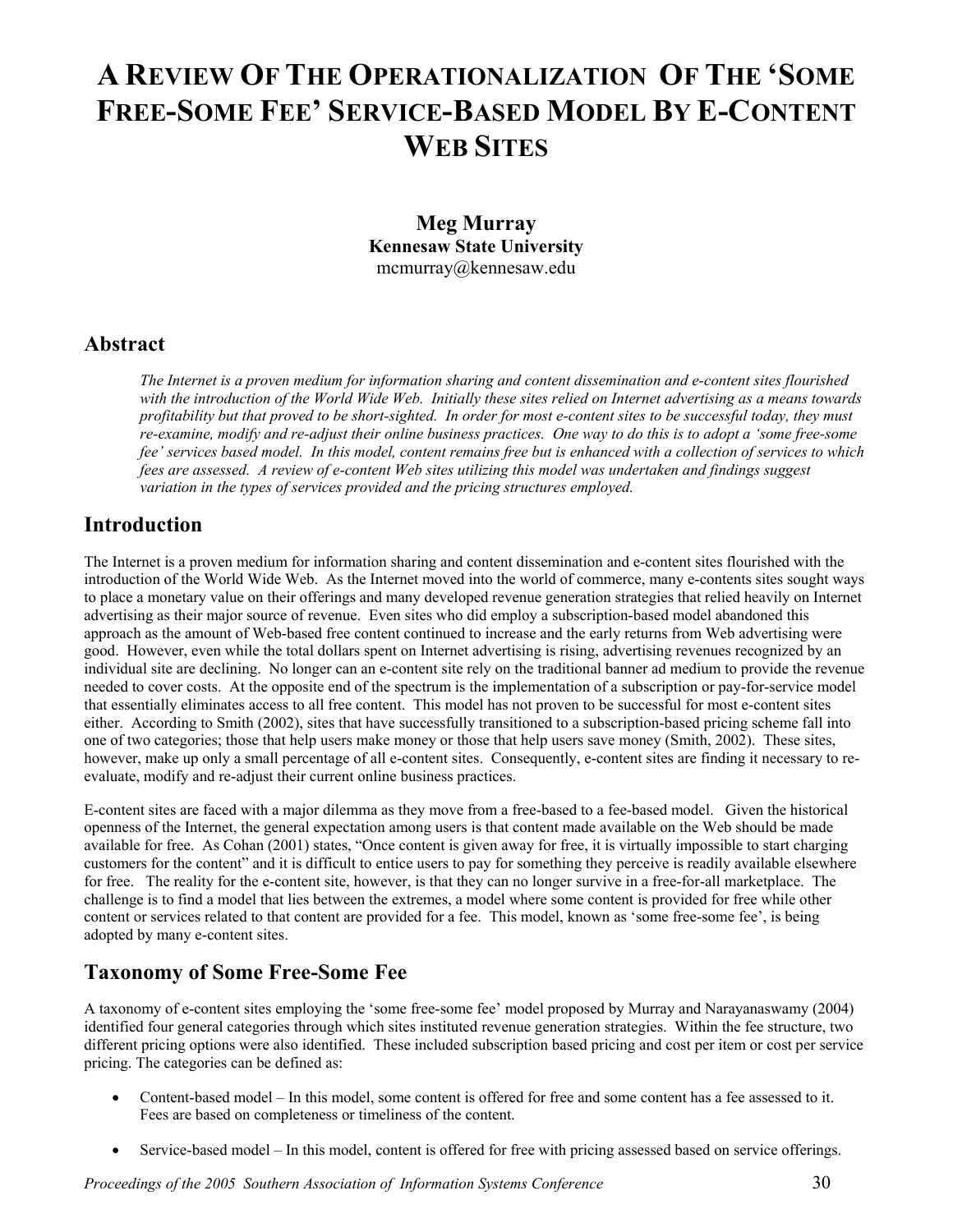- Hybrid model In this model, fees are based on a blend of content and services.
- Voluntary contribution model In this model, unlimited and free access is provided to all content and services, and in exchange for this access, users are asked to make a voluntary donation.

This paper presents a review of e-content sites that utilize service offerings as the primary components of their pricing structure.

#### *Service-Based Model*

The e-content market has become very competitive and according to Ojala (2001), successful e-content sites will be those who employ strategies that make them 'stand out from the crowd.' Further, those strategies must incorporate components that deliver some unique value as defined from the user's perspective (Ethiraj, Guler & Singh, 2001). In the area of econtent, that value has been identified as anything that meets a compelling need or anything that enhances productivity (Ojala, 2001). In a service-based model, added value is not applied to the content itself, but rather is delivered via a collection of services that facilitate discovery, delivery or enhanced use of the content.

Within the Service-based model, much experimentation abounds and e-content sites offer a variety of services, many of which are specialized or unique to a particular site. An examination of e-content sites ascribing to the services-based or hybrid based models was undertaken to identify the types of services being offered and the types of pricing structures being implemented. Twenty-five sites were chosen for review. Each of these sites met the following criteria:

- Service offerings must be the primary component for assessing fees.
- The primary purpose of the site must be to provide information-based content. Sites whose primary purpose was to use content as a vehicle to entice users to purchase other types of products, services or memberships in an affiliated organization were excluded.
- The site must offer the majority of its content for free.
- The site must assume some responsibility for the content offered; for instance either the content was created for that site or was collected and organized in some unique and useful manner. This excluded sites that only include search capabilities or listing of links to other sites.
- The sponsor of the site must have a researchable and valid identity. Sites maintained by individuals, acting on their own behalf, were excluded.

A heterogeneous mix of sites was reviewed, although these sites were not new to the Internet. Twenty-three sites had a Web presence of more than 5 years with the remaining two having a Web presence of 3 and 4 years respectively. Ten sites were sponsored by large organizations, eight were sponsored by medium or smaller companies and seven were sponsored by professional organizations or associations. Topic areas represented by these sites spanned a wide array of categories and a listing of those categories is reported in Table 1.

| <b>Content Category</b>       | <b>Number of Sites</b> |
|-------------------------------|------------------------|
| General News                  |                        |
| Financial                     |                        |
| Technical (computing focused) |                        |
| Weather                       |                        |
| <b>Educational Resources</b>  |                        |
| Entertainment (sports)        |                        |
| Healthcare                    |                        |
| Life Style (home gardening)   |                        |
| Arts/culture                  |                        |
| Pet Care                      |                        |
| Home Repair                   |                        |

#### **Table 1. Topic Areas of Content Provided**

*Proceedings of the 2005 Southern Association of Information Systems Conference* 31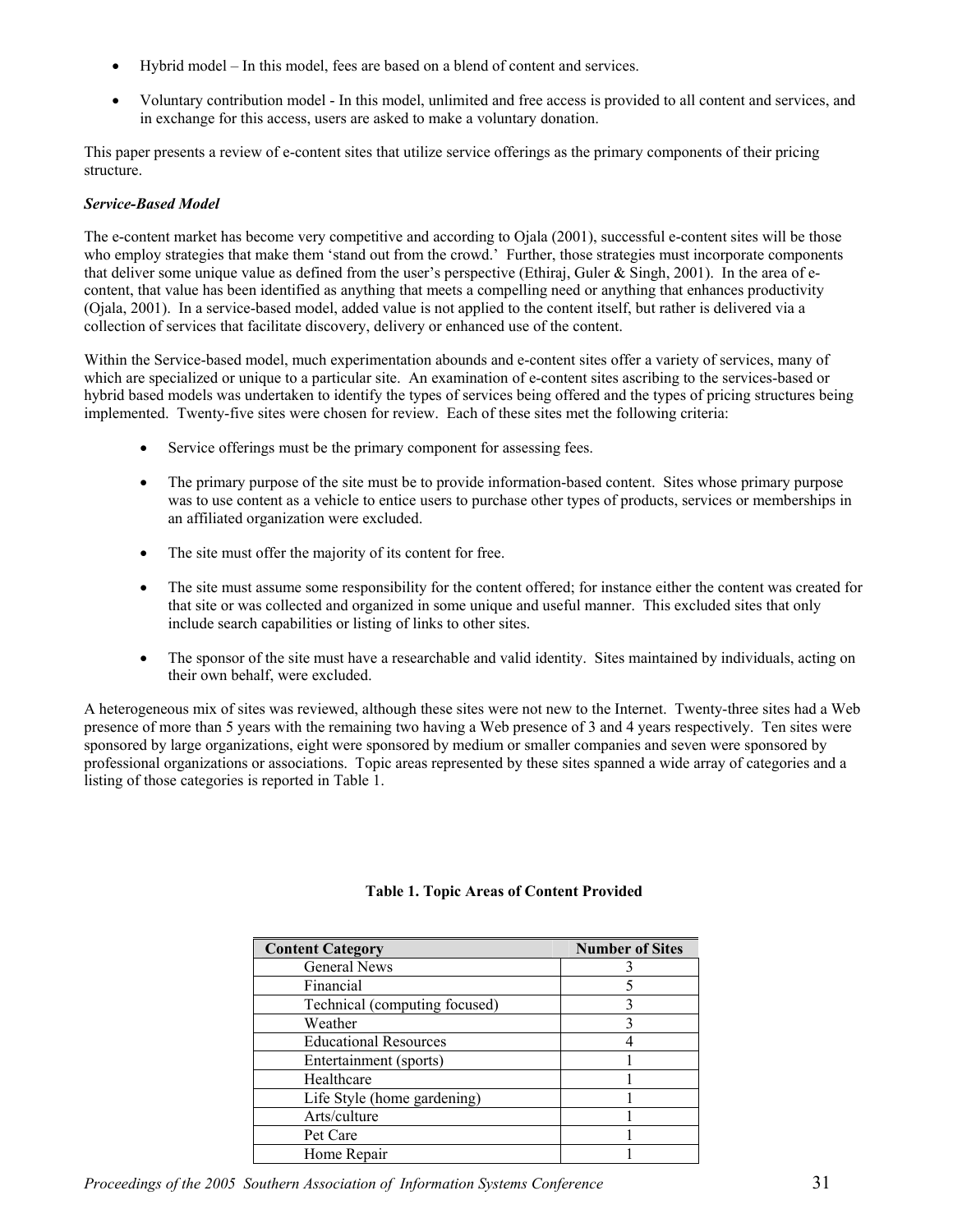| <b>Political Pundit</b> |  |
|-------------------------|--|
|                         |  |

The types of services offered by these e-content sites varied greatly. The average number of services per site was between 5 and 6 with the majority of those being included as part of a subscription based package and the rest being offered for free. The average number of free services was between 2 and 3 and the average number of fee-based was between 3 and 4. The type of services offered tended to fall into two groupings, general services and specialized or unique services. Besides email notification, the most common services represented were electronic newsletters or the opportunity to participate in forums, discussion boards, chat rooms or blogs. However, while most sites offered free access to the forums, full participation, extra features or private forum access were limited to subscribers. Added features included the ability to create new forum topics, limit those who could respond to a posting, post anonymously or post with a special identifier. Nine sites offered access to experts; two (a pet care site and an appliance repair site) via email exchange, six (two finance sites, three technical sites and a healthcare site) via an online forum and one (educational resource – homework help) through a specially designed synchronous software program. Other services evidenced included advertising free access, offers for special deals or discounts, Web space hosting and specialized formatting for PDF or delivery of content to mobile devices. Table 2 provides a listing of the services offered.

| <b>Service</b>                               | Free           | <b>Fee Based</b> |
|----------------------------------------------|----------------|------------------|
| Electronic Newsletter                        | 10             |                  |
| Customization/Personalization                | 5              | 4                |
| Email notification/alerts                    | $\overline{4}$ | 6                |
| Email delivery of content                    | 5              | $\overline{2}$   |
| Blog/Chat/Forum/discussion board full access | 9              | $\mathbf{3}$     |
| Forum/discussion board special features      |                | $\overline{2}$   |
| Access without advertising                   |                |                  |
| Expert advice                                |                |                  |
| RSS feeds                                    | 4              |                  |
| Access to Radio or other Live Broadcast      | 3              |                  |
| Specialized format/delivery (wireless, PDF)  | $\overline{4}$ | 4                |
| Enhanced search capabilities                 |                | 3                |
| Improved performance (download speed)        |                | $\overline{2}$   |
| Special deals/discounts                      |                | $\overline{c}$   |
| Web space hosting                            |                | $\mathfrak{D}$   |
| Specialized/unique service                   | 6              | 26               |

#### **Table 2. Service-based Model by Service Offering**

A majority of the sites reviewed offered some form of specialized or unique service. These services, for the most part, were directly related to the topic area or mission of the site. For example, a financial site provided a real time stock quote tracking service (delayed stock quotes were free but real time quotes were included in a subscription package). A gardening site permitted subscribers to create exchange forums for seed bartering. A technology site priding itself in offering recently released technology news offered subscribers access to newly posted content 20 minutes before access was granted to the general public. A weather site provided automated desktop weather updates for 11 cities (a single city was offered for free). A sports site offered real time scores, a research site offered a personalized workspace that generated a properly formatted bibliography, a dictionary site offered audio pronunciations and a political pundit site offered a private email address. Other sites offered collections of specialized tools such as stock analysis and other financial investment tools, computer security checking tools and health assessment tools. Table 3 provides a listing of specialty services and the topic category of the site offering that service.

#### **Table 3. Service-based Model Listing of Specialized Services by Topic Area**

| <b>Service</b>                        | <b>Topic Area</b> |
|---------------------------------------|-------------------|
| Stockwatch filters/Stock screeners    | Financial         |
| Real time stock quotes                | Financial         |
| News ticker service                   | Financial         |
| Real time streaming stock quotes      | Financial         |
| Tracking of industry expert portfolio | Financial         |

*Proceedings of the 2005 Southern Association of Information Systems Conference* 32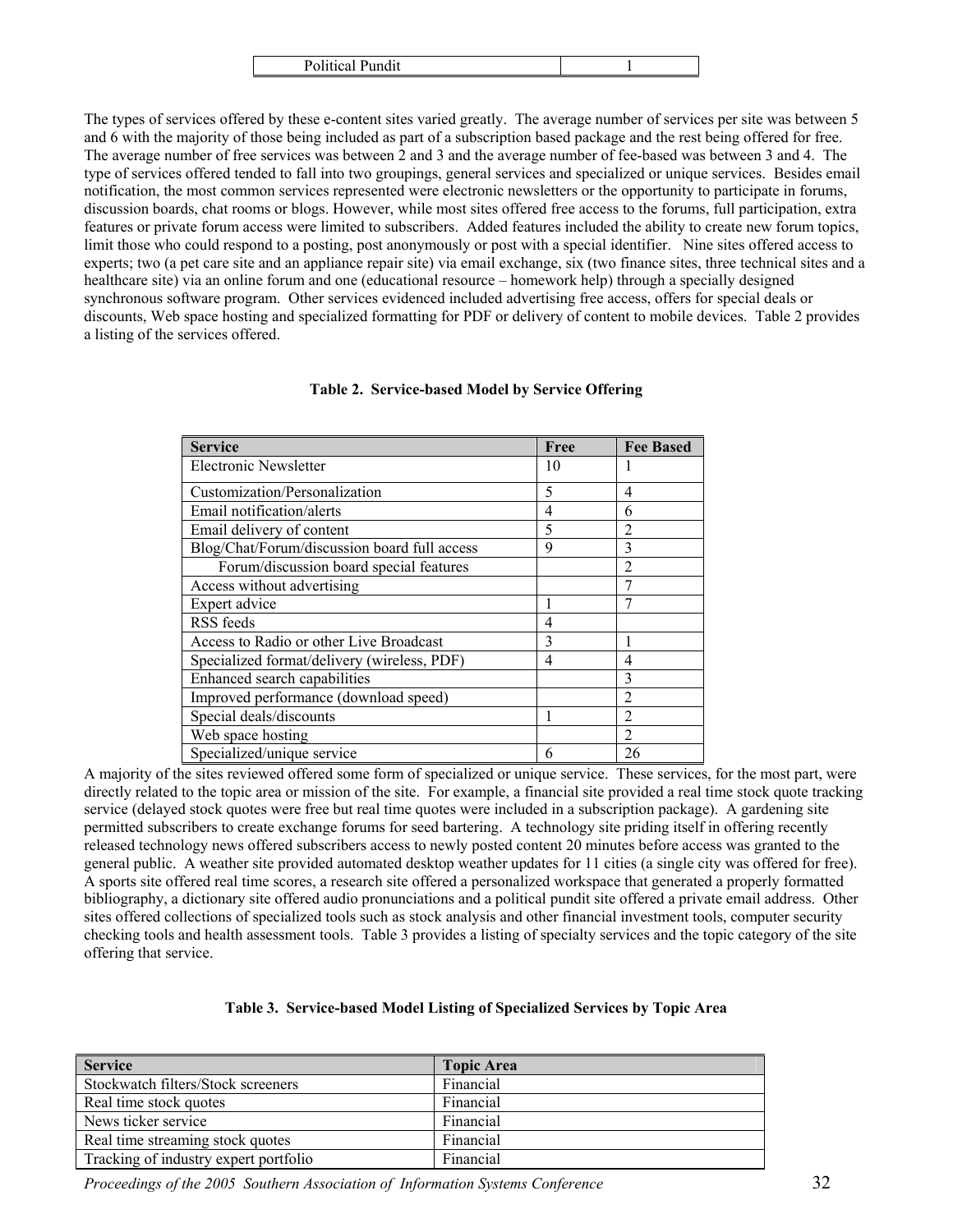| Specialized database                               | Financial                         |
|----------------------------------------------------|-----------------------------------|
| Seed bartering/exchange forum                      | Life Style (gardening)            |
| Access to content 20 minutes before public         | Technical (computing)             |
| Live hacker reports                                | Technical (computing)             |
| Computer exploit information (Zero Days Exploits)  | Technical (computing)             |
| Fantasy game advice                                | Entertainment (sports)            |
| Specialized toolbar                                | Entertainment (sports)            |
| Real time sport scores                             | Entertainment (sports)            |
| Audio pronunciations                               | Educational Resource (dictionary) |
| Games                                              | Educational Resource (dictionary) |
| Personal workspace and automatic generation of     | <b>Educational Resource</b>       |
| bibliography                                       |                                   |
| Automated desktop weather updates                  | Weather                           |
| Web Cam views                                      | Weather; Political Pundit         |
| Private email address                              | <b>Political Pundit</b>           |
| Specialized tools (investment and stock analysis,  | Mixed Topics                      |
| business intelligence, health assessment, computer |                                   |
| security tools)                                    |                                   |

The pricing structure for all but one site reviewed was subscription based. The exception utilized cost per action based on requests for expert advice. There was variation in how services were packaged and in the fees assessed. For instance, some services were made available for free (refer to Table 7) while other services were included as part of a subscription package. Eleven sites offered a single generic package, 8 sites offered a discount by time and six sites had various subscription levels to which additional services were added with a corresponding increase in pricing. Eighty-five percent of the sites priced their subscriptions on a monthly, semiannual or annual basis but here again no distinct patterns emerged. Monthly only, annual only, a choice between monthly and annually, quarterly and semiannual options were all represented. Other subscription pricing options included one site that charged by number of pages viewed and two sites that offered the option of a one-time lifetime payment. Monthly pricing ranged from \$2.99 to \$99.99; annual pricing ranged from \$15.00 to \$499.00. Table 4 depicts a summary of the pricing options offered by the sites reviewed.

#### **Table 4. Pricing Options**

| No. of         | <b>Monthly Fee</b> | <b>Annual Fee</b>   | One time | Other           | <b>Topic Area</b>                |
|----------------|--------------------|---------------------|----------|-----------------|----------------------------------|
| <b>Sites</b>   |                    |                     | payment  |                 |                                  |
| 3              | $$2.99 - $5.00$    |                     |          |                 | Weather; Educational Resource    |
| 3              | \$6.95             |                     |          |                 | Weather; Entertainment;          |
|                |                    |                     |          |                 | <b>Political Pundit</b>          |
| 2              | \$14.95            |                     |          |                 | News; Educational Resource       |
|                | \$19.95            |                     |          |                 | Financial                        |
|                | \$24.95            |                     |          |                 | Financial                        |
|                | \$99.99            |                     |          |                 | <b>Educational Resource</b>      |
| 4              |                    | \$15.00-\$19.95     |          |                 | Weather; Educational Resource;   |
|                |                    |                     |          |                 | Life Style                       |
| 5              |                    | \$25.00-\$39.95     |          |                 | Arts; Financial; Healthcare;     |
|                |                    |                     |          |                 | <b>News</b>                      |
| 5              |                    | \$49.00-\$59.95     |          |                 | Technical; Political Pundit      |
| $\overline{3}$ |                    | \$109-\$120         |          |                 | Financial; Educational Resource; |
|                |                    |                     |          |                 | Home Repair                      |
|                |                    | \$149.00            |          |                 | Technical                        |
| $\overline{2}$ |                    | \$229.95 - \$499.00 |          |                 | Financial                        |
|                |                    |                     | \$10.00  |                 | <b>Educational Resource</b>      |
|                |                    |                     | \$79.00  |                 | Technical (computer security)    |
| $\overline{2}$ |                    |                     |          | Cost per item - | Pet Care; Home Repair            |
|                |                    |                     |          | $$7.95 - $9.95$ |                                  |
|                |                    |                     |          | 1000 ad free    | Technical (computing)            |
|                |                    |                     |          | pages - \$5.00  |                                  |